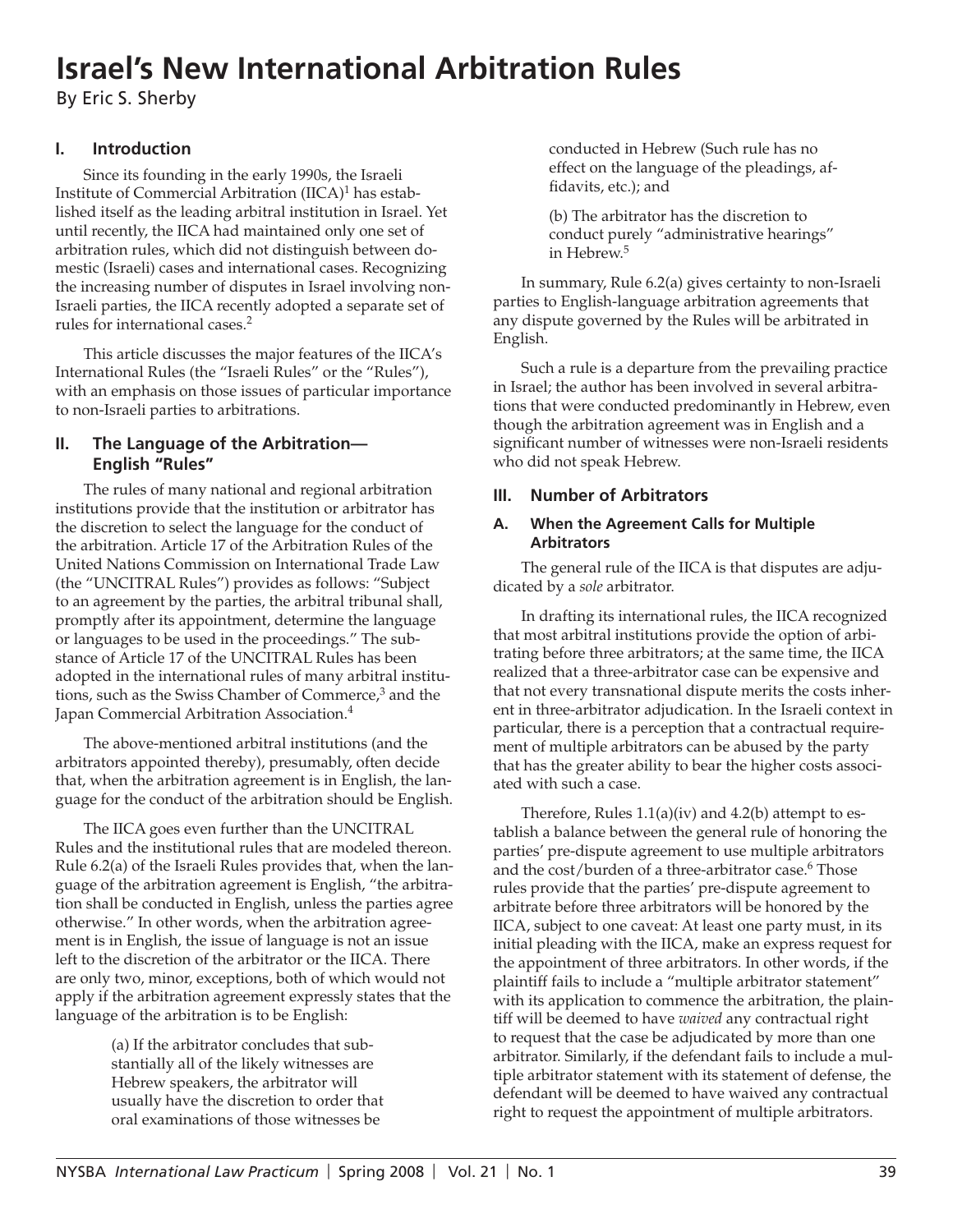(Any such waiver by the plaintiff does not affect any right of the defendant.)

The mechanism established by Rules 4.2(b) and 1.1(a) (iv) gives parties to an arbitration agreement the certainty that their pre-dispute selection of three arbitrators will be honored, subject simply to their paying sufficient attention to raise the issue at the first opportunity.

## **B. Three Arbitrators When Agreement Is Silent**

Even when an arbitration agreement is silent as to the number of arbitrators, it might, nonetheless, be appropriate for three arbitrators to be appointed, so long as at least one party has timely requested such appointment. Rule 4.2(c) authorizes the IICA President to appoint more than one arbitrator when a timely request/notice has been filed. The rule gives substantial discretion to the President, who is to take into consideration various factors (in no particular order of importance) in deciding whether the dispute should be adjudicated by multiple arbitrators: (1) the costs inherent in a multiple-arbitrator case, (2) the subject matter of the dispute, (3) the complexities of the case; (4) the likely number of witnesses, and (5) "any other factors that justice and efficiency require."

As a practical matter, the author's experience is that the IICA hesitates to appoint three arbitrators absent a contractual provision calling for multiple arbitrators.

## **IV. Raising the Issue of Applicable Law Early**

When an international arbitration agreement does not contain a governing law clause, the determination of the law applicable to the dispute is often a time-consuming and costly part of the arbitration proceeding. Therefore, Rules 1.1(c) and 2.1(c) require the parties to raise the issue of applicable law as early in the case as possible. Specifically, each party is required to state, in its initial pleading, whether it is of the view that the substantive law of a country other than Israel applies to the arbitration agreement.

One of the reasons for requiring the issue to be addressed early is to assist the President of the IICA in determining whether to appoint an arbitrator who is versed in the law of such non-Israeli jurisdiction (even though the mere assertion by a party that foreign law applies would not necessarily mean that the IICA or the arbitrator will accept such contention).

## **V. Security for Costs—the Playing Field Has Been Evened**

Under Israeli civil practice, the general rule is that the losing party pays at least some amount of the prevailing party's legal costs, even if the losing party's position was devoid of "frivolous" or "vexatious" conduct.7

Israel's approach to costs is often felt at the outset of a case. Under Israeli civil practice, a defendant that is sued in court by a foreign plaintiff has the right to request that

the court require the plaintiff to deposit security to ensure that, if the court awards costs against the plaintiff (at any stage of the case), the defendant will have available, in Israel, a source of funds for collecting on such an award. This procedure is designed to ensure that the defendant will not be forced to commence proceedings outside of Israel to collect on an award of costs. The practice of requiring a foreign plaintiff to deposit security has frequently been applied to arbitrations under Israeli law.

Rule 3.4 does away with such practice. It provides (in relevant part) that, in considering whether to order a party to deposit security for the arbitration expenses, "the arbitrator(s) shall not take into consideration that [a particular] party is based or domiciled outside of Israel or that such party does not have assets in Israel." Such provision recognizes that a non-Israeli party to an international transaction is not likely to consent to arbitrate before an Israeli arbitral institution if it knows that, by so consenting, it could be financially disadvantaged merely because it is a foreign entity.

## **VI. Evidence Gathering**

 Although Israeli courts have been inconsistent in permitting video-conferencing, the Rules recognize that advances in technology must be reflected in the conduct of international arbitration. Therefore, Rule 6.4 provides that "[n]othing herein shall be construed as restricting the discretion of the arbitrator(s), subject to an appropriate order regarding costs, to order video-conferencing or other forms of evidence-gathering." Presumably the party seeking to offer testimony via video-conferencing would be required to pay the costs associated with such procedure.

In addition, Rule 6.7 recognizes the importance in international arbitration of addressing special issues concerning witnesses from different countries. That rule provides that, when the arbitrator holds his/her (first) preliminary session with counsel for the parties, the arbitrator "shall, to the extent practical and subject to [the Rules,] determine the proceedings for . . . (as applicable) any special requirements with respect to foreign witnesses."

## **VII. Applicability of Substantive Law**

## **A. Effect of Choice-of-Law Clause**

To American lawyers, who are used to an arbitration regime in which an award can be vacated by a court if the arbitrator exhibited a "manifest disregard of the law," it is often surprising to learn that, under Israeli law, an arbitrator is not bound by substantive law unless the arbitration agreement provides otherwise (the "Default Rule"). The result of the Default Rule is that the failure by an Israeli arbitrator to apply substantive law is generally not a grounds for having a court vacate an award. (If the arbitration agreement does provide for the arbitrator to be bound by substantive law, his/her failure to apply substantive law usually will be a grounds for vacating the award.)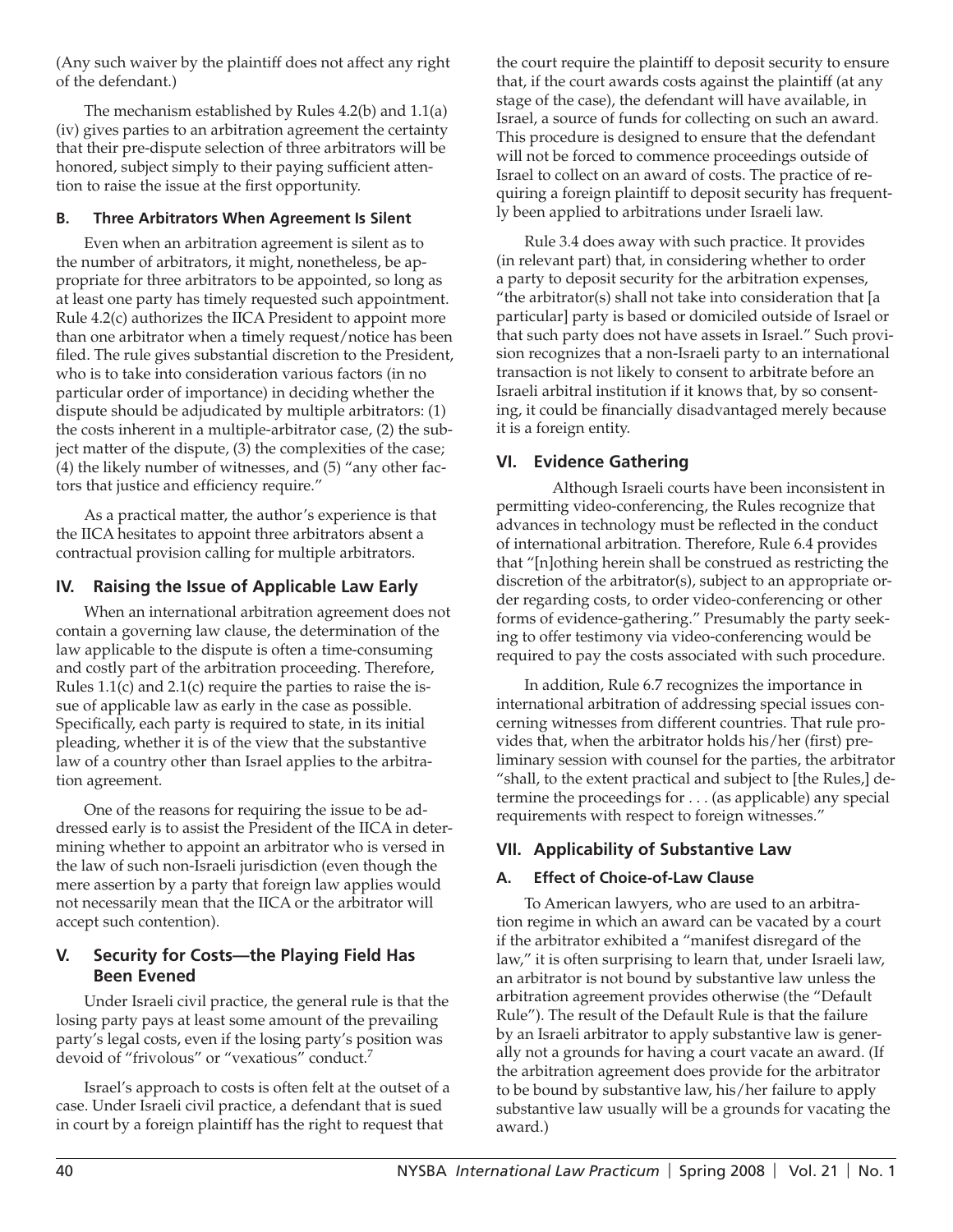An ancillary issue is whether an agreement that contains both a choice-of-law (i.e., governing law) clause and an arbitration clause—but does not expressly state that the arbitrator is required to apply substantive law trumps the Default Rule; in other words, is such an agreement considered one that requires the arbitrator to apply substantive law? Israeli case law does not provide a clear answer to that question.

The result of such lack of clarity is, for many non-Israeli lawyers (and their clients), a trap for the unwary. Many international practitioners are careful to ensure that their clients' international agreements do contain both an arbitration clause and a choice-of-law clause. However, because many such lawyers are unaware of the Default Rule, their contracts with Israeli parties usually do not state *expressly* that the arbitrator will be bound by substantive law.

In drafting its international rules, the IICA assumed that the inclusion of a choice-of-law clause usually indicates that the parties (at least those represented by counsel) expect the arbitrator to apply the substantive law chosen. Accordingly, Rule 8.2 provides, in relevant part: "Except when the context clearly indicates a contrary intention, (a) the inclusion in the Arbitration Agreement of a choice-of-law (governing law) clause shall constitute the parties' agreement that the arbitrator(s) will be bound by the substantive law so chosen." Such provision is intended to remove any ambiguity, in the construction of arbitration agreements, as to the intentions of the parties concerning the arbitrator being required to apply substantive law.

#### **B. A Clear (Appealable) Award**

As noted above, one of the grounds under Israeli law for requesting that a court vacate an arbitral award is that, despite the contractual requirement that the arbitrator render his award based upon substantive law, the arbitrator failed to do so.

As a result, in those cases in which the arbitration agreement does provide that the arbitrator is bound by substantive law, one of the most frequently asserted grounds for requesting that a court vacate an award is that the arbitrator failed to apply substantive law. In cases involving such an agreement, Rule 8.5 attempts to give the parties their "money's worth." That rule provides as follows: "In those cases in which the arbitrator(s) is/are bound by substantive law, . . . the award shall separately set forth the arbitrator's conclusions of fact and his conclusions of law."

The requirement to separately set forth conclusions of law and conclusions of fact is intended to make it easier for a court to review an arbitrator's conclusions of law (in a manner similar to that established in Rule 52(a)(1) of the Federal Rules of Civil Procedure).

#### **VIII. Facilitating a Settlement**

One of the universal criticisms of arbitration is that arbitrators have an economic incentive to prolong the resolution of cases and that, as a result, issues in a case that might be resolved early—were the matter before a court are deferred unnecessarily by arbitrators.

In drafting its international rules, the IICA recognized that, in many commercial disputes, the early resolution of one or a few legal or factual issues can frequently lead to a prompt resolution of the entire dispute. (Examples of such issues include whether a claim is time-barred, whether a party has a right to assign its contractual obligations, and the effect of a waiver.)

Therefore, Section 7.1 provides that, "[t]o the extent that it appears that the early resolution of one or more issues in dispute is likely to facilitate a settlement, the arbitrator(s) is/are authorized to conduct the arbitration with a view toward reaching resolution of such issues."

Rule 7.1 does not purport to define those disputes in which early resolution of one or more issues can lead to a prompt resolution of the entire controversy; rather, the rule leaves the issue to the discretion of the arbitrator, based upon the facts of the particular case.

### **IX. Maintaining the Attorney-Client and Other Privileges**

Israeli law concerning the attorney-client privilege is similar to the law of most states of the United States. Nonetheless, in drafting the Rules, the IICA recognized that the law concerning attorney-client privilege is not universal and that, despite those differences, the issue of privilege is often taken for granted in the decision by a business person to agree to resolve an international dispute out of court.

Inherent in the decision to arbitrate in a foreign country is the possibility that the law applied in the arbitration will not be one that recognizes the privileged nature of communications that have already taken place or which are likely to take place. While cognizant of such a problem, the Rules do not purport to solve it—in part because the nature of the problem is such that there is no "onesize-fits-all" solution. Rather, Rule 10.2 attempts to minimize the risk by according the issue of privilege a special status:

> Nothing herein shall be construed as derogating from the attorney-client privilege or any other privilege recognized by law. If a party is of the view that a privilege that is not recognized by Israeli law or which, under the circumstances, does not apply under Israeli law, should apply pursuant to the substantive law of some other country, the burden of proving the existence